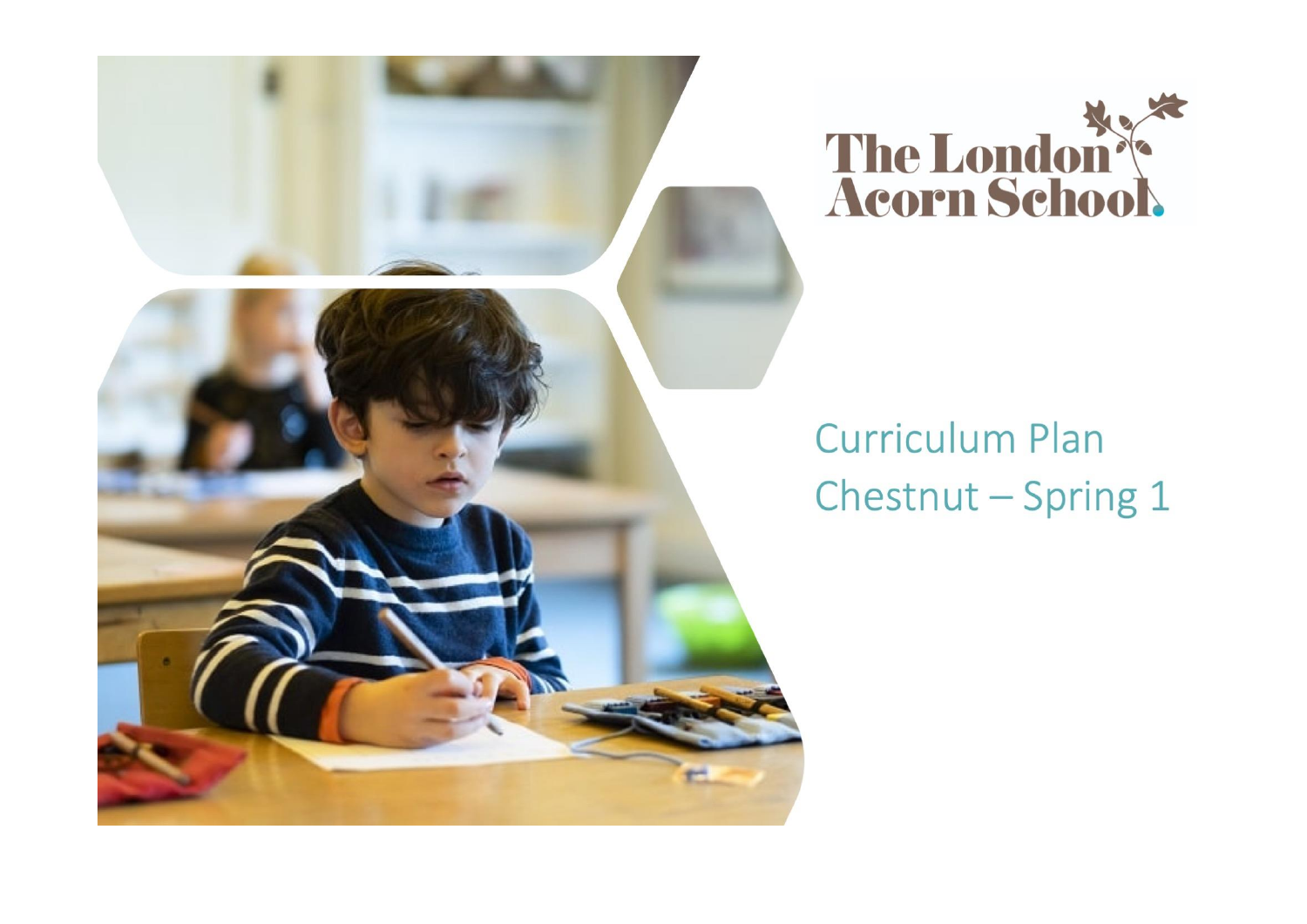## Programmes of Study



## Unit title :

Literacy Genres

## Reading Enhancements

| Use a written method (grid) to multiply pairs of 2-digit numbers; use short division<br>Grammar<br>to divide 3-digit numbers by 1-digit numbers, including those which leave a<br>To use commas to mark grammatical boundaries within sentences.<br>remainder<br>Link this to work on editing and revising own writing.<br>Written multiplication and division; Fractions, ratio and proportion<br>Writing to entertain:<br>Find unit fractions and non-unit fractions of 3-digit numbers; use short<br>Stories – Myths & legends<br>multiplication to multiply 3-digit numbers by 1-digit numbers; begin to use short<br><b>Descriptions Poetry</b><br>multiplication to multiply 4-digit numbers by 1-digit numbers<br>Narrative Poetry<br>Characters/Settings<br>Geometry: properties of shapes; Problem solving, reasoning and algebra;<br>Measurement<br>Writing to inform:<br>Understand what a polygon is; draw polygons using dotted square and isometric<br>Recount<br>paper; revise terms obtuse, acute and reflex angles, perpendicular and parallel<br>Letter<br>sides; recognise quadrilaterals as polygons and identify their properties; classify<br>Biography<br>quadrilaterals; draw regular polygons and explore their properties; revise metric<br>Newspaper article Explanation<br>units of weight, capacity and length; understand that we can measure in imperial<br>units and relate these to their instances in daily life<br>Writing to persuade:<br>Advertising - leaflets & brochures<br>Fractions, ratio and proportion; Problem solving, reasoning and algebra<br>Letter<br>Place mixed numbers on lines; count up in fractions using equivalence; convert<br>improper fractions to mixed numbers and vice versa; write improper fractions as<br>Poster<br>mixed numbers and vice versa; multiply proper fractions by whole numbers<br>Progression in Reading Comprehension<br>Written Addition and Subtraction; Problem Solving, reasoning and algebra<br>Vocabulary /Inference/ predict/ explain/ retrieve/ summarise<br>Solve subtraction of 4-digit numbers using written column subtraction; add<br>several numbers using written column addition; use column to solve problems | Literacy | <b>Maths</b> | Written Multiplication and Division |
|-------------------------------------------------------------------------------------------------------------------------------------------------------------------------------------------------------------------------------------------------------------------------------------------------------------------------------------------------------------------------------------------------------------------------------------------------------------------------------------------------------------------------------------------------------------------------------------------------------------------------------------------------------------------------------------------------------------------------------------------------------------------------------------------------------------------------------------------------------------------------------------------------------------------------------------------------------------------------------------------------------------------------------------------------------------------------------------------------------------------------------------------------------------------------------------------------------------------------------------------------------------------------------------------------------------------------------------------------------------------------------------------------------------------------------------------------------------------------------------------------------------------------------------------------------------------------------------------------------------------------------------------------------------------------------------------------------------------------------------------------------------------------------------------------------------------------------------------------------------------------------------------------------------------------------------------------------------------------------------------------------------------------------------------------------------------------------------------------------------------------------------------------------------------------------------------------------------------|----------|--------------|-------------------------------------|
|                                                                                                                                                                                                                                                                                                                                                                                                                                                                                                                                                                                                                                                                                                                                                                                                                                                                                                                                                                                                                                                                                                                                                                                                                                                                                                                                                                                                                                                                                                                                                                                                                                                                                                                                                                                                                                                                                                                                                                                                                                                                                                                                                                                                                   |          |              |                                     |
|                                                                                                                                                                                                                                                                                                                                                                                                                                                                                                                                                                                                                                                                                                                                                                                                                                                                                                                                                                                                                                                                                                                                                                                                                                                                                                                                                                                                                                                                                                                                                                                                                                                                                                                                                                                                                                                                                                                                                                                                                                                                                                                                                                                                                   |          |              |                                     |
|                                                                                                                                                                                                                                                                                                                                                                                                                                                                                                                                                                                                                                                                                                                                                                                                                                                                                                                                                                                                                                                                                                                                                                                                                                                                                                                                                                                                                                                                                                                                                                                                                                                                                                                                                                                                                                                                                                                                                                                                                                                                                                                                                                                                                   |          |              |                                     |
|                                                                                                                                                                                                                                                                                                                                                                                                                                                                                                                                                                                                                                                                                                                                                                                                                                                                                                                                                                                                                                                                                                                                                                                                                                                                                                                                                                                                                                                                                                                                                                                                                                                                                                                                                                                                                                                                                                                                                                                                                                                                                                                                                                                                                   |          |              |                                     |
|                                                                                                                                                                                                                                                                                                                                                                                                                                                                                                                                                                                                                                                                                                                                                                                                                                                                                                                                                                                                                                                                                                                                                                                                                                                                                                                                                                                                                                                                                                                                                                                                                                                                                                                                                                                                                                                                                                                                                                                                                                                                                                                                                                                                                   |          |              |                                     |
|                                                                                                                                                                                                                                                                                                                                                                                                                                                                                                                                                                                                                                                                                                                                                                                                                                                                                                                                                                                                                                                                                                                                                                                                                                                                                                                                                                                                                                                                                                                                                                                                                                                                                                                                                                                                                                                                                                                                                                                                                                                                                                                                                                                                                   |          |              |                                     |
|                                                                                                                                                                                                                                                                                                                                                                                                                                                                                                                                                                                                                                                                                                                                                                                                                                                                                                                                                                                                                                                                                                                                                                                                                                                                                                                                                                                                                                                                                                                                                                                                                                                                                                                                                                                                                                                                                                                                                                                                                                                                                                                                                                                                                   |          |              |                                     |
|                                                                                                                                                                                                                                                                                                                                                                                                                                                                                                                                                                                                                                                                                                                                                                                                                                                                                                                                                                                                                                                                                                                                                                                                                                                                                                                                                                                                                                                                                                                                                                                                                                                                                                                                                                                                                                                                                                                                                                                                                                                                                                                                                                                                                   |          |              |                                     |
|                                                                                                                                                                                                                                                                                                                                                                                                                                                                                                                                                                                                                                                                                                                                                                                                                                                                                                                                                                                                                                                                                                                                                                                                                                                                                                                                                                                                                                                                                                                                                                                                                                                                                                                                                                                                                                                                                                                                                                                                                                                                                                                                                                                                                   |          |              |                                     |
|                                                                                                                                                                                                                                                                                                                                                                                                                                                                                                                                                                                                                                                                                                                                                                                                                                                                                                                                                                                                                                                                                                                                                                                                                                                                                                                                                                                                                                                                                                                                                                                                                                                                                                                                                                                                                                                                                                                                                                                                                                                                                                                                                                                                                   |          |              |                                     |
|                                                                                                                                                                                                                                                                                                                                                                                                                                                                                                                                                                                                                                                                                                                                                                                                                                                                                                                                                                                                                                                                                                                                                                                                                                                                                                                                                                                                                                                                                                                                                                                                                                                                                                                                                                                                                                                                                                                                                                                                                                                                                                                                                                                                                   |          |              |                                     |

The London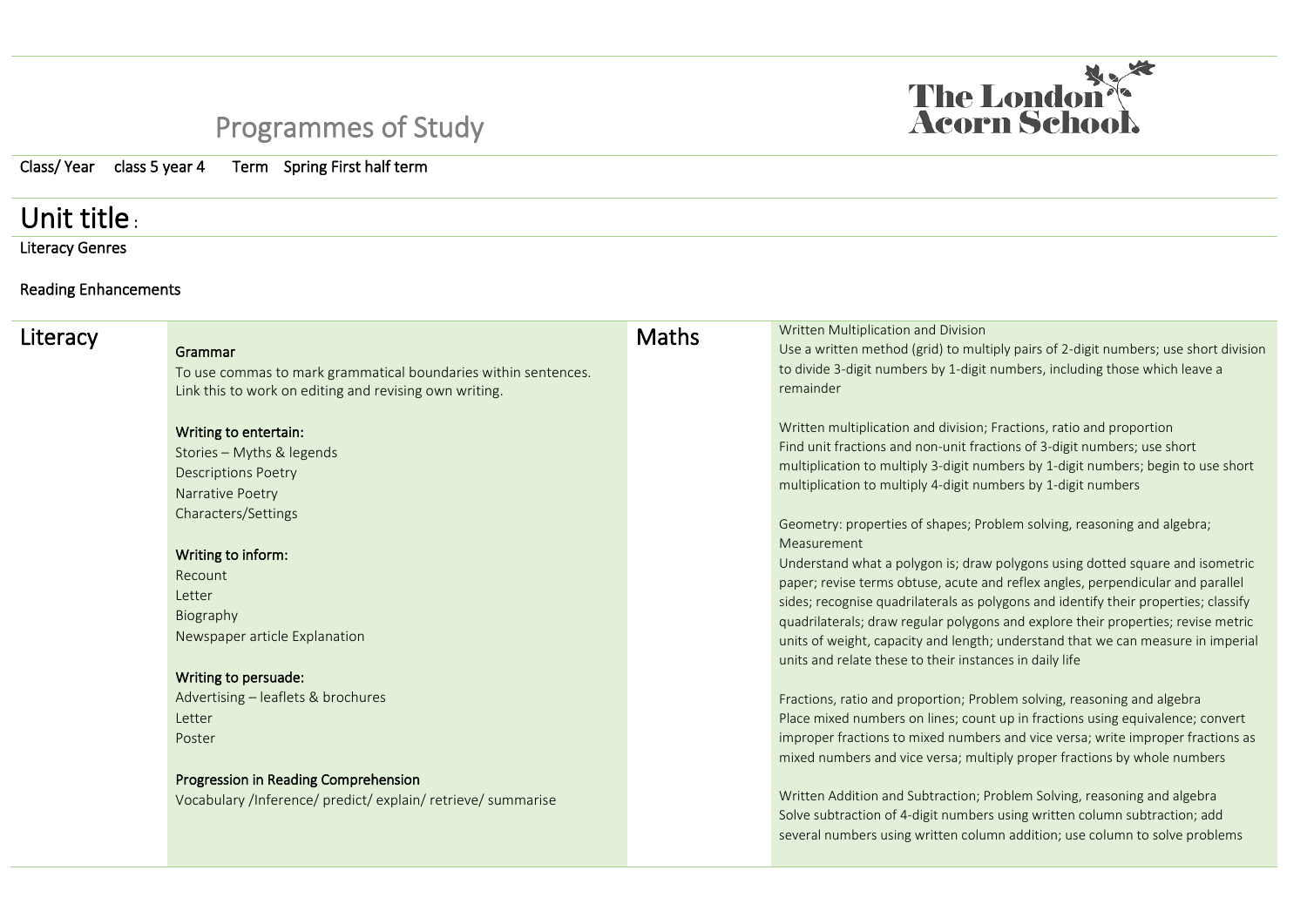| Art                                    | <b>PAINTING</b><br>• Know that Bonampak is the Mayan word for painted walls<br>• Use drawing techniques to create body form<br>• Explore different poses through adding form and shape<br>• Use fine line techniques to create outlines for detail<br>Explore the contrast between metallic and non-metallic colours                                                                                                                                                                                                               | <b>Humanities</b> | <b>JOURNEY OF WATER</b><br>• Explore the path water takes when it moves through the oceans, through the sky<br>and through life on land.<br>• Investigate how water flows through ecosystems. and how it is recycled on a global<br>scale' including through the biosphere.<br>. Understand that a great amount of fresh water below the surface of the Earth that<br>is cycled over long periods of time and that water can collect underground<br>(groundwater).<br>• Describe and understand the key aspects of how water collects in the oceans and<br>rivers. Know that over 60% of the surface of the planet is covered by water.<br>* Be a water molecule and explore its journey, moving through the hydrologic cycle.<br>Evaporating, falling in rain, and draining in a river. Explore how much time it takes. Scientists think<br>that if you are lucky enough to be evaporated into a cloud that you spend about ten days floating<br>around the atmosphere. If you're unlucky enough to be at the bottom of the ocean, or stuck in a<br>glacier, you might spend tens of thousands of years without moving. |
|----------------------------------------|------------------------------------------------------------------------------------------------------------------------------------------------------------------------------------------------------------------------------------------------------------------------------------------------------------------------------------------------------------------------------------------------------------------------------------------------------------------------------------------------------------------------------------|-------------------|--------------------------------------------------------------------------------------------------------------------------------------------------------------------------------------------------------------------------------------------------------------------------------------------------------------------------------------------------------------------------------------------------------------------------------------------------------------------------------------------------------------------------------------------------------------------------------------------------------------------------------------------------------------------------------------------------------------------------------------------------------------------------------------------------------------------------------------------------------------------------------------------------------------------------------------------------------------------------------------------------------------------------------------------------------------------------------------------------------------------------|
| Relationships<br>and Health            | CHILD SEXUAL EXPLOITATION PREVENTION- RELATIONSHIPS (Love<br><b>Rocks</b><br>1)<br>• Know that there are healthy and unhealthy relationships<br>• Identify the different people who the children have relationships<br>with<br>• Know what sorts of boundaries are appropriate in friendships<br>• Explore feelings around boy/girl relationships<br>• Know the importance of equality in relationships and explore power<br>and control<br>Know the importance of self respect and how it links to own happinesS                  | Forest<br>School  | Stick bivouacs if sufficient materials in woods. Suspend hammocks plus<br>tarp shelters. Make birch brash brooms, use foraged wild garlic for<br>pesto. Note asexual reproduction of plants, e.g. split aloe pups, chives.                                                                                                                                                                                                                                                                                                                                                                                                                                                                                                                                                                                                                                                                                                                                                                                                                                                                                               |
| Design and<br>technology /<br>Woodwork | Wood work projects connected to Main lesson themes in addition to projects<br>derived from pupil interests                                                                                                                                                                                                                                                                                                                                                                                                                         | Science           | <b>CHEMISTRY - MATERIALS</b><br>Know the property of materials including hardness, solubility,<br>transparency, conductivity.<br>Apply knowledge of<br>solids, liquids and gases to decide how mixtures might be separated<br>through filtering, evaporating and sieving.<br>Know how a solution can be created and how it can be reversed.<br>Know that some changes<br>result in the formation of a new state of matter.                                                                                                                                                                                                                                                                                                                                                                                                                                                                                                                                                                                                                                                                                               |
| <b>Religious</b><br><b>Studies</b>     | <b>ISLAM (BELIEFS &amp; TEACHING)</b><br>• Explore the belief in the Oneness of Allah: to regard anything as being equal<br>or partner to Allah (Shirk) is forbidden; signs of Allah's creation through<br>nature; human beings as the best of Allah's creation.<br>• Know that Angels e.g. Jibril (Gabriel) are created by Allah and have no free<br>will, being obedient to Allah<br>• Understand that Allah's attributes revealed in the Qur'an: the importance of<br>the Qur'an, Sunnah, Hadith, and Sirah as sources of Islam | <b>PE</b>         | <b>ATHLETICS</b><br>Can apply variety of speeds for different running lengths and review<br>own performance. Can perform different types of jumps with standing<br>and running take off to land with balance and control. Can send<br>different objects correctly to gain distance, accuracy and improve<br>performance, taking measurements and recording.                                                                                                                                                                                                                                                                                                                                                                                                                                                                                                                                                                                                                                                                                                                                                              |